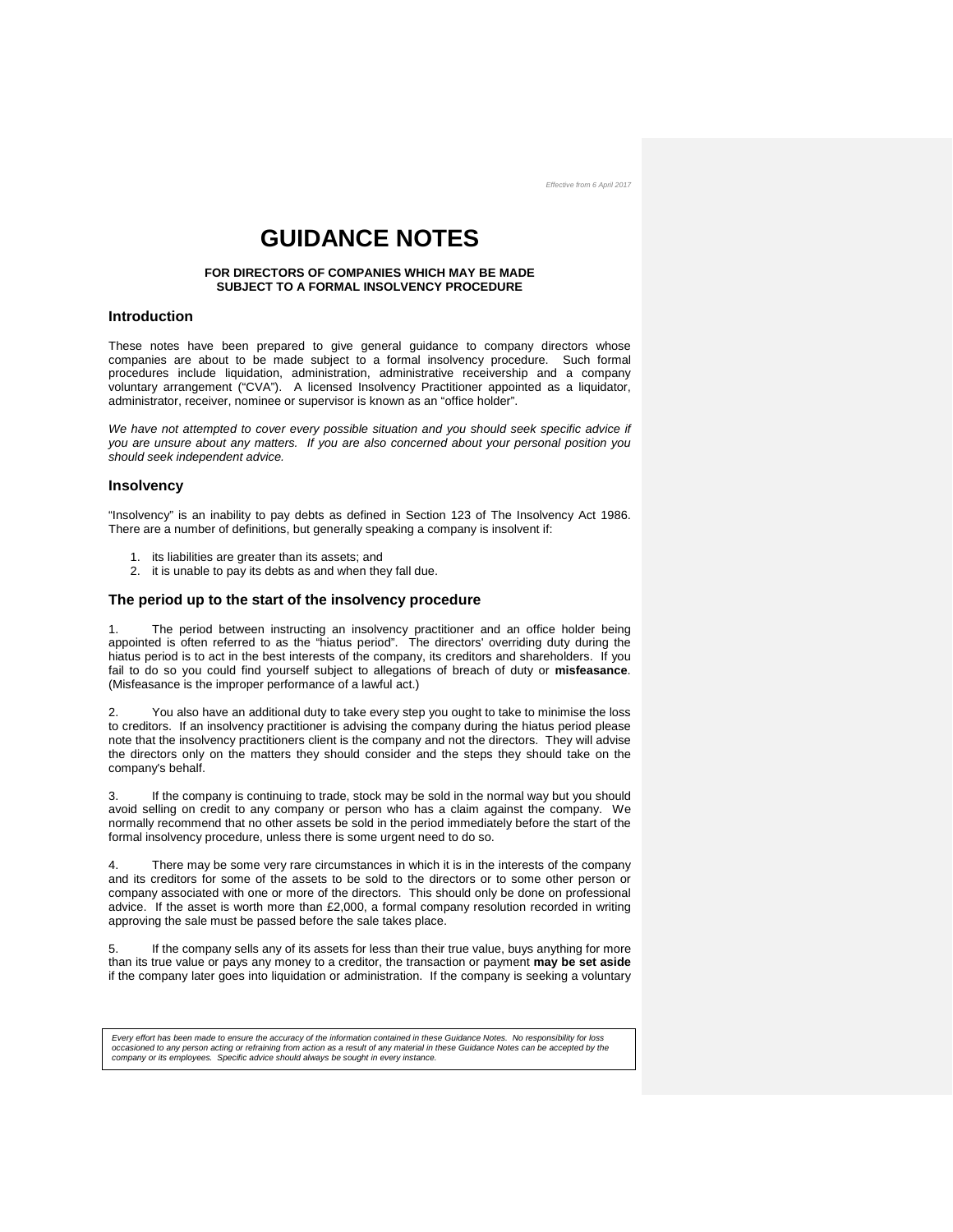arrangement with its creditors, the nominee will normally have to include any such transaction or payment in his report to the Court or to the creditors.

#### **Preservation and protection of the company's position**

During the hiatus period prior to the appointment of an office holder, the directors must not do anything to worsen the company's financial position. This effectively means ensuring that no assets are reduced in value and no liabilities are increased.

#### **Further supplies of goods and services**

7. The company should not incur further credit in the hiatus period. Any goods which arrive at the company's premises should only be accepted on the basis that they are paid for immediately from cash belonging to the company.

8. Before accepting delivery, the directors must consider whether they can sell the items for more than their cost or obtain benefit from them by using them in production. This may be difficult, particularly if the company has ceased trading or the materials cannot be sold with the certainty of payment in full.

9. Any delivered items which remain in stock at the date of the appointment of the office holder may well make a loss on sale and worsen the company's financial position.

10. It is easy for credit to be incurred by the continuing use of facilities and the inevitable cost of, say, electricity and telephone services. The directors must decide whether these and other services are necessary, in which case it may be preferable to lodge a cash deposit as an alternative to credit. Please note that incurring further PAYE/NIC and/or VAT liabilities is regarded as incurring further "credit".

### **Position of employees**

11. The company must pay any staff who remain on the payroll during the hiatus period in full for that period. The directors must be satisfied that the employees concerned are needed and that the employment costs are justified. Deductions from payments to employees must be made (e.g. PAYE, National Insurance contributions, pension contributions etc) and paid to the appropriate authorities.

12. Any other payments to employees should be restricted to arrears of wages and salaries and be necessary to either preserve the company's assets or comply with statutory requirements. Under the provisions of the Employment Rights Act 1996, claims in respect of salaries, wages, holiday pay, damages in lieu of notice and redundancy pay will normally be paid (to certain limits) by the Department of Trade and Industry.

## **Position of creditors**

13. No goods should be released on credit **to any party** (including carriers) who may:

- have a claim against the company and who will therefore apply set off and refuse to pay for the goods, or
- be unable to pay for the goods.

14. Any creditor claiming the return of goods under retention of title or otherwise should be allowed access to check and record the existence of the goods. The creditor should be asked in advance how they will identify their property. However, **under no circumstances whatsoever**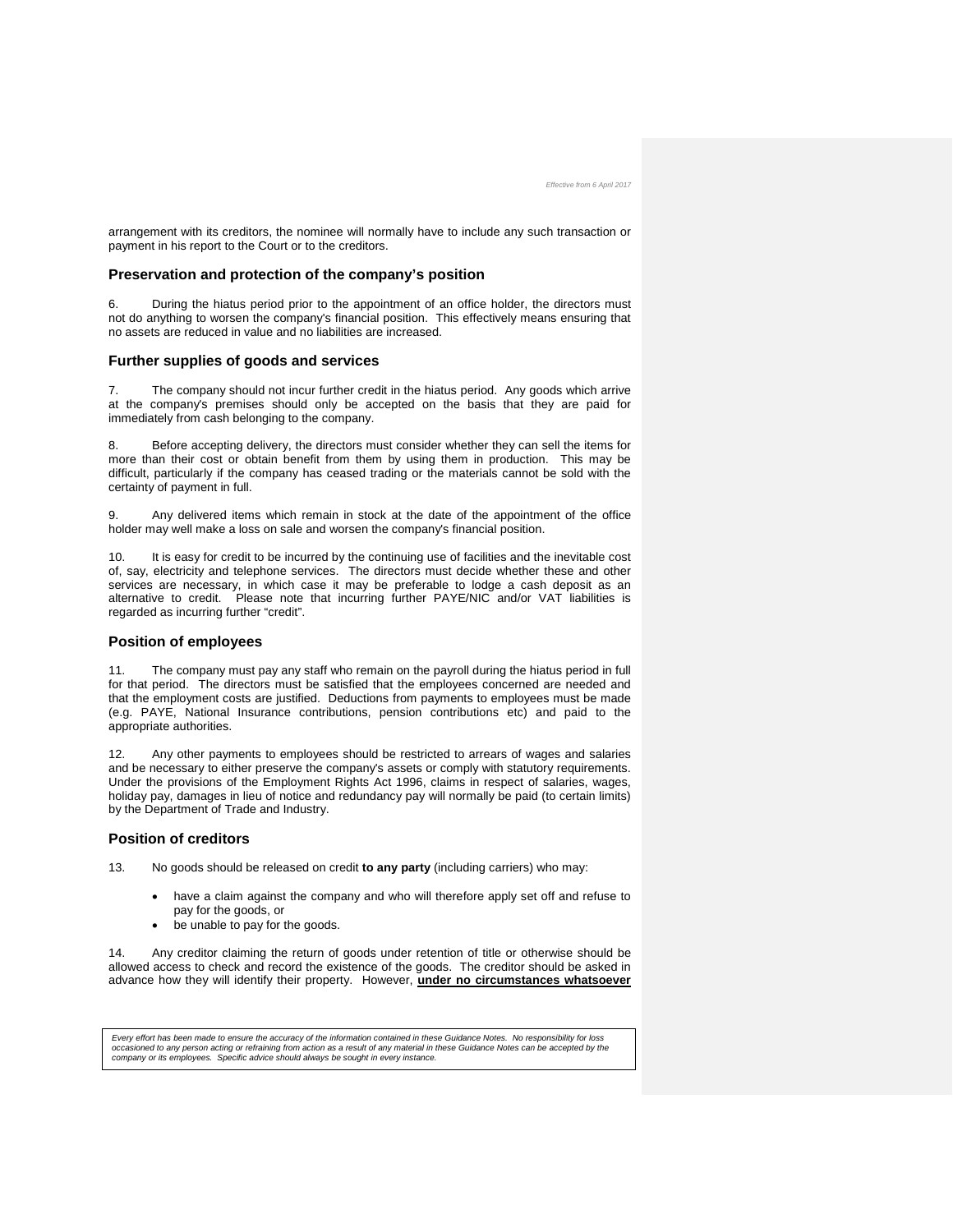may a creditor be allowed to remove goods. The validity of the creditor's claim will be dealt with by the office holder when appointed.

15. Any goods identified by a creditor as potentially reclaimable by them should be stored separately and clearly marked. If the directors allow the goods to be sold or used in the hiatus period they may be open to a claim for damages from the supplier.

16. **Under no circumstances may any creditor be paid**, no matter what action they take. Any judgements, writs or other formal demands for payment (including solicitors' letters) should be referred immediately to either the proposed liquidator/administrator or insolvency practitioner. The issue of the notice of the (proposed) appointment of the office holder is usually sufficient to deter even the most aggressive creditor from taking legal action.

17. Any creditor (usually a bank) who has a floating charge over all or practically all of the company's assets can in certain circumstances appoint either an administrative receiver or an administrator. Any such creditor should be advised of the intention to put the company into voluntary liquidation or administration before the creditors' meeting is convened, with **at least 5 days' notice** being given to them of the shareholders' meeting. This will give them the opportunity of considering whether or not to appoint an administrative receiver or their own administrator before the company is put into liquidation/administration by the directors. It may be possible for this 5 day period to be waived in matters of urgency in a voluntary liquidation.

## **Prospects for going concern sale**

18. There may be a prospect of selling the business as a going concern. The additional value which may be received on a sale as a going concern must be balanced against the loss which is likely to be incurred in continuing the business during the hiatus period. Much depends on the levels of operating costs and of sales in the hiatus period and also the possibility that the sale of the business may fall through. Specific advice should be sought regarding continued trading during the hiatus period.

## **During the insolvency procedure**

#### **Powers of directors**

19. In a company voluntary arrangement, there is no effect on the powers of directors and they remain in control of the activities of the company. However, with some very rare exceptions, **directors' powers cease** on the appointment of a liquidator. In theory, their powers do not cease during an administration or an administrative receivership, but they will be severely curtailed.

20. On a practical basis, the appointment of an administrator, liquidator or administrative receiver effectively removes control of the company from its directors. In addition, an administrator can also remove and appoint directors.

#### **Report on directors' conduct**

21. A liquidator, administrator or administrative receiver has a statutory duty to send a report on your conduct as a director to the Department for Business, Innovation and Skills ("BIS"). If BIS consider that your conduct renders you unfit to be concerned in the management of a company, it can ask the Court to disqualify you from acting as a director for anything between two and fifteen years, depending upon the severity of misconduct.

## **Co-operation and delivery of records**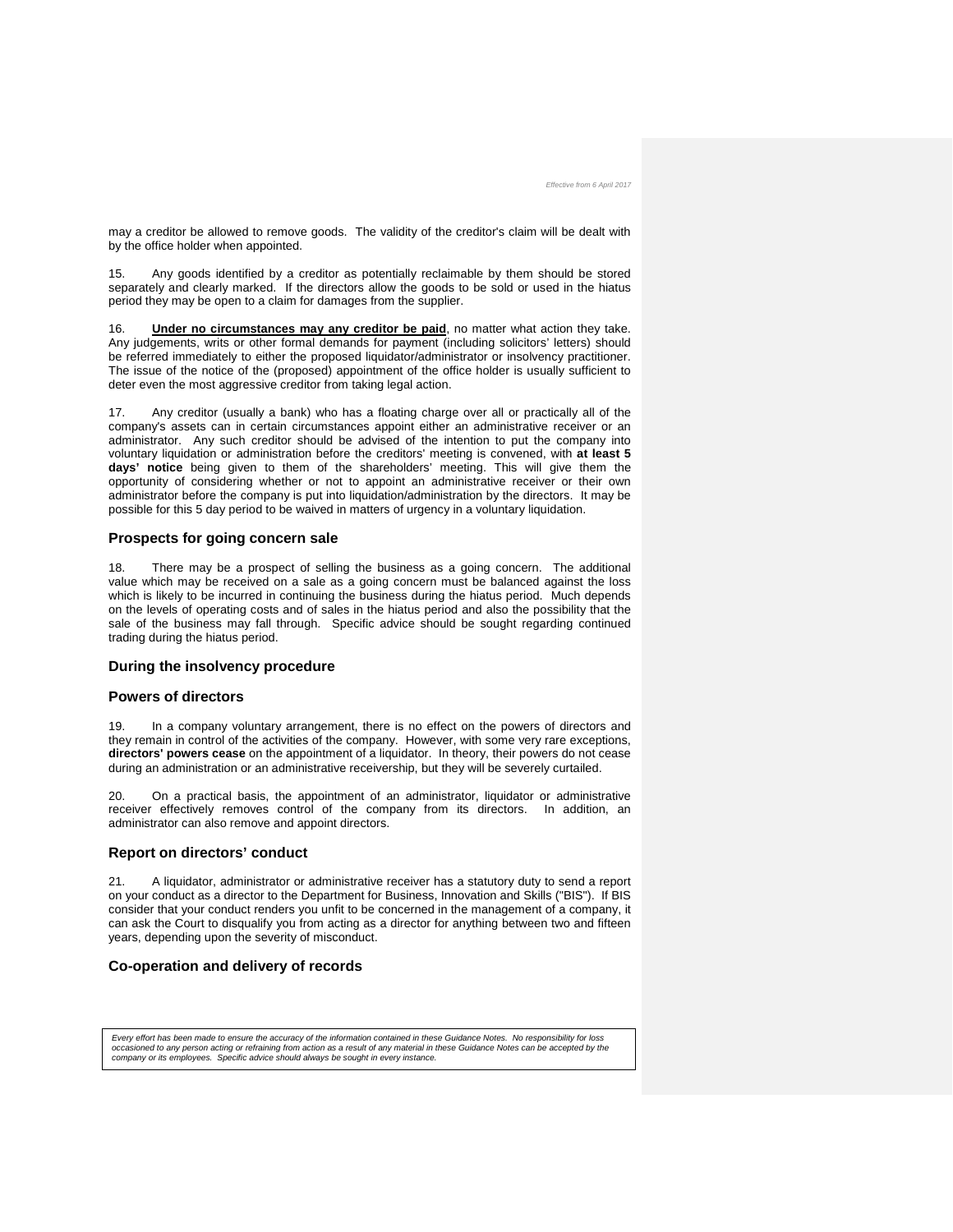22. Once the company goes into liquidation, administration or administrative receivership you have a **duty to deliver** any of the company's assets or records under your control to the office holder.

23. You also have a **duty to co-operate** with the office holder, give them such information about the company's affairs as they may reasonably require and meet them should they ask you to. You should note that the Court can also summon you before it to be examined on the company's affairs, but this will only be done if you do not give the office holder the co-operation and information they need.

## **Reversing transactions**

24. A liquidator or administrator can ask the Court to set aside any transaction which took place within the two years (subject to various conditions) preceding the start of the liquidation or administration at a time when the company was insolvent and which:

- resulted in the company receiving less than full value in exchange for what it gave (**transaction at undervalue)**; or
- put any creditor connected with the company into a better position than he would have been in on a liquidation (**preference**). If the creditor was not connected with the company such a transaction can only be set aside if it took place within the six months preceding the liquidation or administration.

25. In a CVA, the directors have a statutory duty to state in the CVA proposals that none of the above transactions apply, or if they do, how they will be remedied.

## **Wrongful Trading**

26. This will apply where a company has gone into liquidation or administration, but not receivership or a voluntary arrangement.

27. A director who causes a company to continue trading and incur further credit (which is not paid for) past a point where they **knew or ought to have known** that the company would not be able to avoid liquidation, may be guilty of "wrongful trading". If this is the case a Court may order that the director is personally liable to contribute to the company's assets for the benefit of creditors, unless the director took every step to minimise loss to creditors.

28. It is therefore most important that directors ensure they are aware of the company's financial position in the period prior to the start of a liquidation process.

## **The Company Voluntary Arrangement Process**

29. A company voluntary arrangement ("CVA") is essentially a deal (the **proposals**) between the company and its creditors to repay all or some of the amounts owed to the creditors over a period of time. The deal may be structured in such a way as to ensure the survival of the company going forward, although this will only be possible with the agreement of creditors to the deal.

30. The directors will normally instruct an insolvency practitioner to review the company's financial position and then draft the proposals for the CVA which are then agreed by the directors. Meetings of the company's shareholders and creditors are held for them to also agree to the proposals. In some cases, the creditors may make modifications to the original proposals before agreeing to them. Once the proposals have been agreed, debts existing at the time of the agreement cannot be enforced against the company by any legal or other action by the creditors.

Every effort has been made to ensure the accuracy of the information contained in these Guidance Notes. No responsibility for loss<br>occasioned to any person acting or refraining from action as a result of any material in th *company or its employees. Specific advice should always be sought in every instance.*

**Formatted:** Not Highlight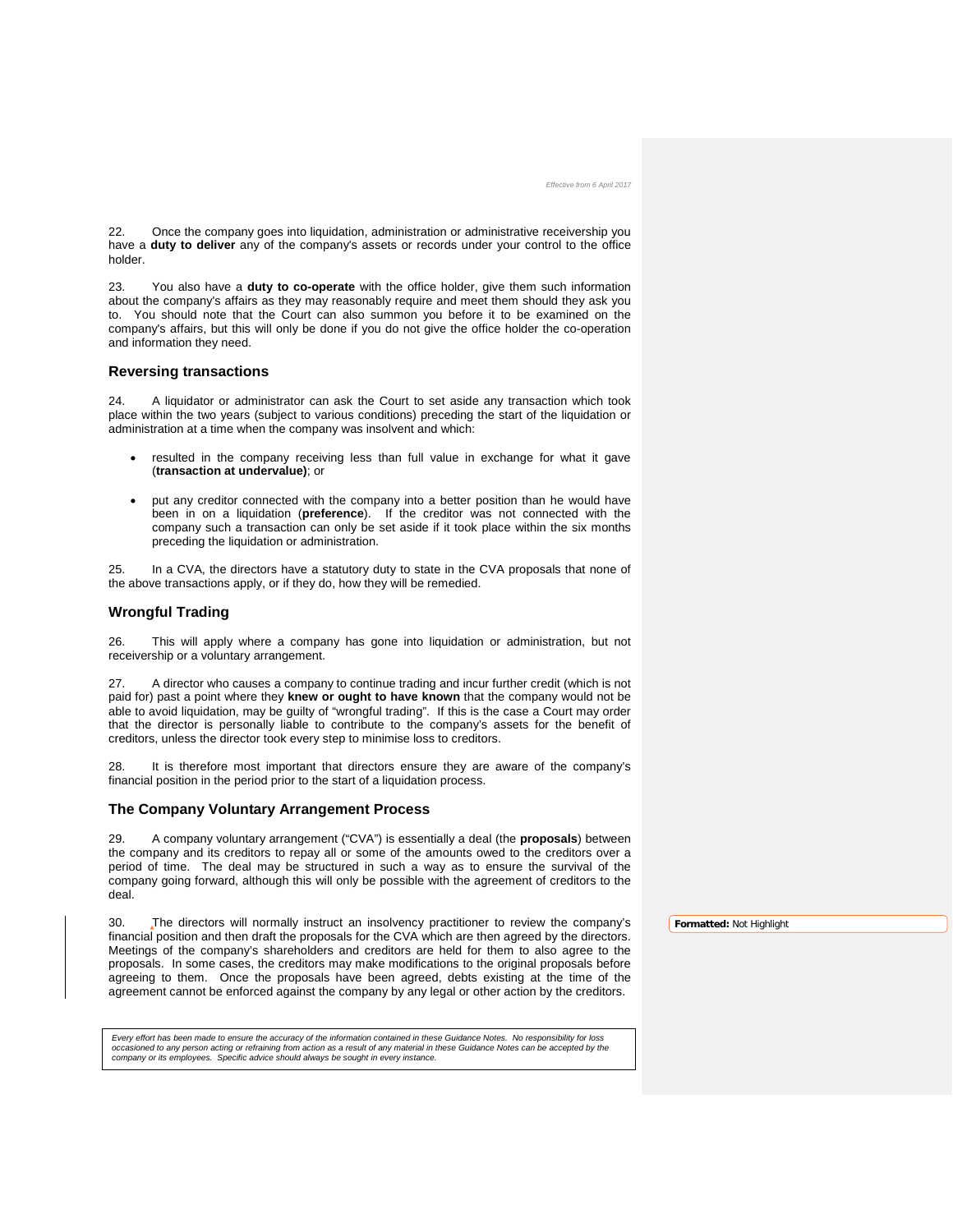31. Any debts incurred by the company after the agreement of the CVA proposals must still be paid in full at the correct time.

Once the proposals have been agreed, the directors remain in control of the company and the office holder is appointed as the supervisor of the CVA. Their job then is to ensure that the terms of the CVA are complied with by the company and make payments to creditors bound into the CVA.

### **The Administration Process**

- 33. There are only three statutory purposes for which a company can go into administration:
	- 1. Rescuing the company as a going concern; or
	- 2. Achieving a better result for the company's creditors as a whole than would be likely if the company were wound up (without first being in administration); or
	- 3. Realising property in order to make a distribution to one or more secured or preferential creditors

34. As part of the pre-appointment process, the insolvency practitioner will undertake a review of the company and its financial position to ensure that an administration is appropriate and one of these statutory purposes can be achieved. This review may be formal or informal depending upon the size and complexity of the financial position of the company.

34. An administrator may then be appointed by (amongst others) the company, the directors or the holder of a floating charge (usually a bank). On rare occasions, an administrator may be appointed by a creditor of the company. The appointment may be made either inside a Court process or outside of one.

36. Once the administrator is appointed he will act on behalf of creditors generally (not solely on behalf of the appointor). He will take control of the company and carry out his duties and functions with a view to achieving one of the statutory purposes.

37. The administration process may only last for 12 months unless extended by a further six months with the agreement of the creditors or the Court. Once the administration has finished, the exit route may be a voluntary liquidation, a CVA, a compulsory or voluntary liquidation or the company and the control of it may just be handed back to the directors.

## **The Administrative Receivership Process**

38. An administrative receiver may be appointed by the holder of a floating charge over the whole or substantially the whole of the company's assets. The appointment of an administrative receiver is rare following a change in legislation introduced on 15 September 2003. Only holders of a floating charge which was created prior to this date may appoint an administrative receiver. There are some exceptions to this (e.g. insurance companies) but these are not detailed here.

39. The receiver is appointed by the floating charge holder and acts primarily on behalf of the appointor. He only has a secondary duty to act on behalf of creditors generally. The powers of the receiver are limited to those powers contained in the floating charge document or other document appointing him, but generally speaking they usually allow the continuance of trade and a sale of the business.

## **The Voluntary Liquidation Process**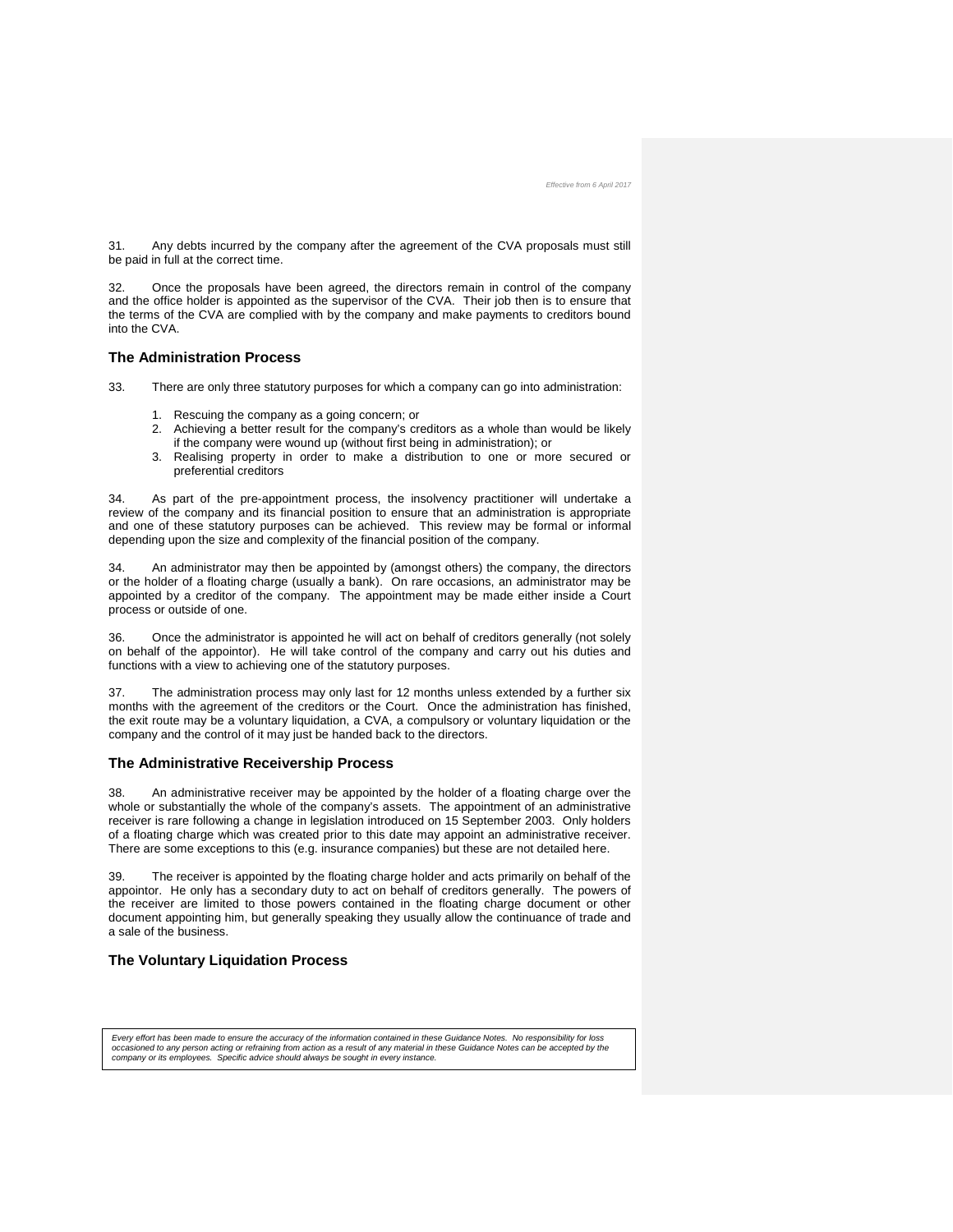| Effective from 6 April 2017                                                                                                                                                                                                                                                                                                                                                                                                                                                                                                                                                                                                                                                                                                                                     |                          |
|-----------------------------------------------------------------------------------------------------------------------------------------------------------------------------------------------------------------------------------------------------------------------------------------------------------------------------------------------------------------------------------------------------------------------------------------------------------------------------------------------------------------------------------------------------------------------------------------------------------------------------------------------------------------------------------------------------------------------------------------------------------------|--------------------------|
| It may be best for the directors to call a meeting of shareholders, under short notice, to<br>40.<br>appoint a liquidator immediately, rather than waiting for the usual full notice period to expire in<br>respect of holding a shareholders' meeting. The usual reason for the immediate appointment of a<br>liquidator is there are assets that are perishable or likely to diminish in value. However, there<br>may be other circumstances that mean it is appropriate to appoint a liquidator at short notice and<br>directors should take professional advice in this respect.                                                                                                                                                                            |                          |
| 41.<br>In a Creditors Voluntary Liquidation ("CVL"), the directors authorise the calling of a<br>meeting of the members (otherwise known as shareholders) for the purpose of placing the<br>company into voluntary liquidation and the appointment of a licensed Insolvency Practitioner as<br>liquidator of the company. The board will also agree the decision-making procedure by creditors<br>to be followed. A virtual meeting of creditors will be convened for the basis of liquidator fees to be<br>agreed. Creditors are at liberty to request a meeting for a designated director to answer any<br>questions that the creditors may reasonably ask. Creditors are at liberty to appoint as liquidator<br>an Insolvency Practitioner of their chosice. | Formatted: Not Highlight |
| The company will not be in liquidation until the members' meeting has been held.<br>42.<br>It is therefore important for the directors to remember that, until the members' meeting has been<br>held, the proposed liquidator can only act in an advisory capacity and the directors remain entirely<br>responsible for the running of the company and all actions and decisions taken.                                                                                                                                                                                                                                                                                                                                                                         |                          |
| 43.<br>A statement of affairs must be distributed to creditors before the creditors' meeting. This<br>is a list of the company's assets and liabilities in a statutory format. If the statement of affairs is to<br>be made up to a date before the meeting of creditors, the directors must report any material<br>changes prior to the meeting.                                                                                                                                                                                                                                                                                                                                                                                                               | Formatted: Not Highlight |
| You should note that if the terms of engagement for the insolvency practitioners firm<br>44.<br>provide that they will assist in the preparation of the statement of affairs on behalf of the directors,<br>the content of the statement of affairs still remains the sole responsibility of the directors. The<br>directors will be required to sign a statement that the contents of the statement of affairs are true.<br>As such the final document is a legal document. If directors have any doubt as to their personal<br>position in this respect, they should seek independent legal advice.                                                                                                                                                           |                          |
| <b>Restrictions on re-use of Company Name</b>                                                                                                                                                                                                                                                                                                                                                                                                                                                                                                                                                                                                                                                                                                                   |                          |
| Your attention is drawn to the provisions of Section 216 and 217 of the Insolvency Act<br>45.<br>1986 which are briefly explained below.                                                                                                                                                                                                                                                                                                                                                                                                                                                                                                                                                                                                                        | Formatted: Not Highlight |
| As you are acting as a director of or taking part in the management of a company that is<br>46.<br>likely to go into liquidation, at any time in the period of 12 months ending with the day before the<br>company goes into liquidation you are prohibited from using any name by which the company<br>was known, including any trading names, or a name which is so similar as to suggest an<br>association with that company.                                                                                                                                                                                                                                                                                                                                |                          |
| 47.<br>The restriction from using a prohibited name applies for the period of 5 years beginning<br>with the day on which the company went into liquidation and except with the permission of the<br>court you cannot:                                                                                                                                                                                                                                                                                                                                                                                                                                                                                                                                           |                          |
| be a director of any other company that is known by a prohibited name, or,<br>$\bullet$<br>be in any way, whether directly or indirectly, be concerned or take part in the<br>٠<br>promotion, formation or management of any such company, or,<br>be in any way, whether directly or indirectly, be concerned or take part in the carrying<br>٠<br>on of an unincorporated business under a prohibited name.                                                                                                                                                                                                                                                                                                                                                    |                          |

Every effort has been made to ensure the accuracy of the information contained in these Guidance Notes. No responsibility for loss<br>occasioned to any person acting or refraining from action as a result of any material in th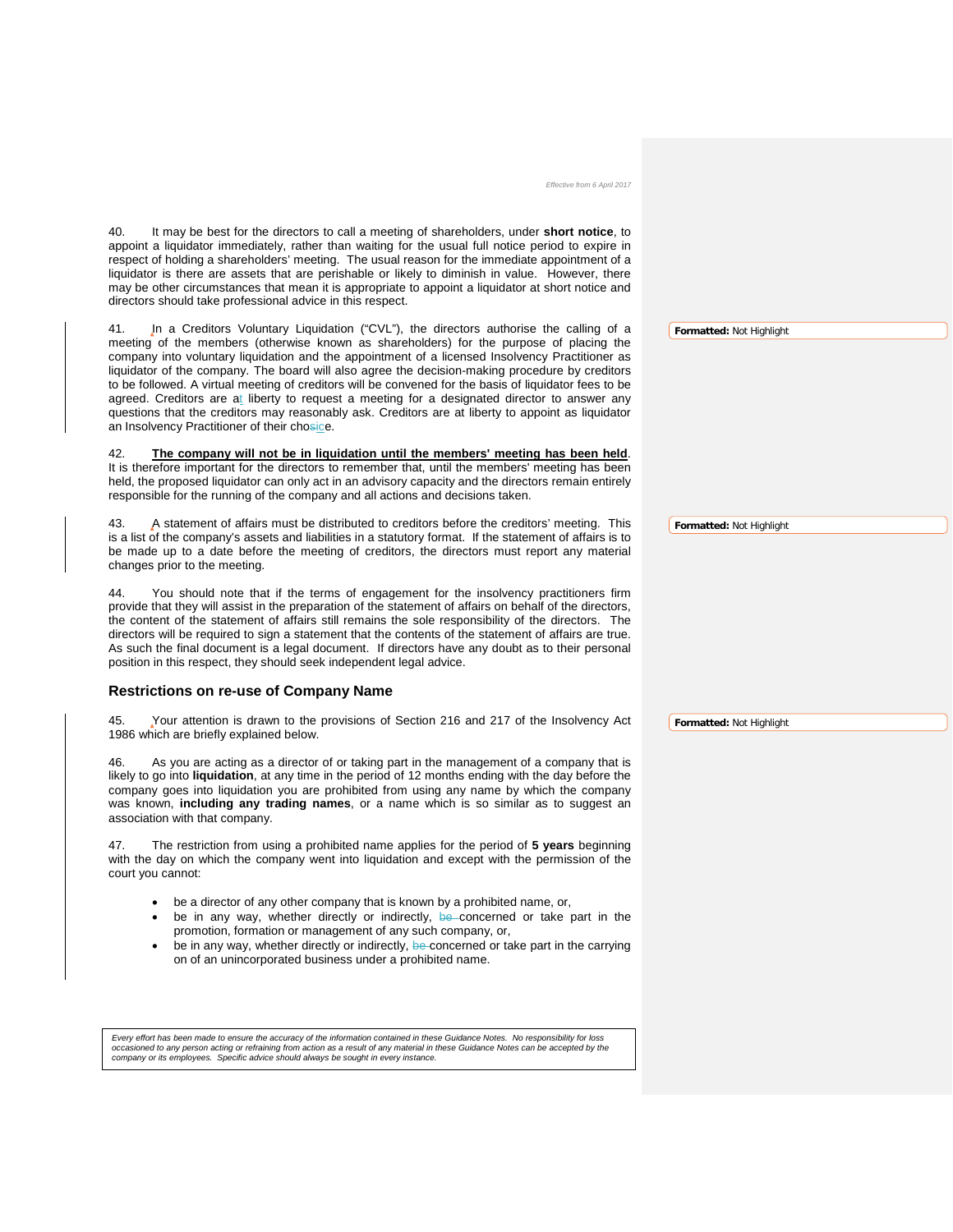48. Your attention is also drawn to Rules 22.1 to 22.7 of the Insolvency (England & Wales) Rules 2016 which provide three exceptions to the restriction imposed by Section 216 of the Insolvency Act 1986.

49. Rule 22.4 specifically requires that a person who is or intends to be a director of, or involved in the promotion, formation or management of, a company or unincorporated business with a prohibited name must give notice under the Rule, **before** he acts in such capacity.

50. You should note that it is a **criminal offence** to contravene Section 216 of the Insolvency Act 1986 and if you act in contravention of this section you are **liable on conviction to imprisonment and/or a fine**.

51. Your attention is also drawn to Section 217 of the Insolvency Act 1986, which provides, amongst other things, that a person who is involved in the management of a company in contravention of Section 216 of the Insolvency Act 1986 is **personally liable** for any debts of the company incurred during the period of that involvement.

52. A copy of Sections 216 and 217 of the Insolvency Act 1986 is attached together with a copy of Rules 22.1 to 22.7 of the Insolvency (England & Wales) Rules 2016.

*If you have any doubts about the contents of these guidance notes, please discuss them with us directly. Alternatively, you may wish to seek independent legal advice. If you do not know the name of a solicitor to contact, you may find that your local Citizens' Advice office will be able to offer you some assistance.*

## *YOU ARE REQUIRED TO COMPLETE THIS SECTION*

I confirm receipt of these guidance notes.

Company name:

Signed:

Name:

Date:\_\_\_\_\_\_\_\_\_\_\_\_\_\_\_\_\_\_\_\_\_\_\_\_\_\_\_\_\_\_\_\_\_\_\_\_\_\_\_\_\_\_\_\_\_\_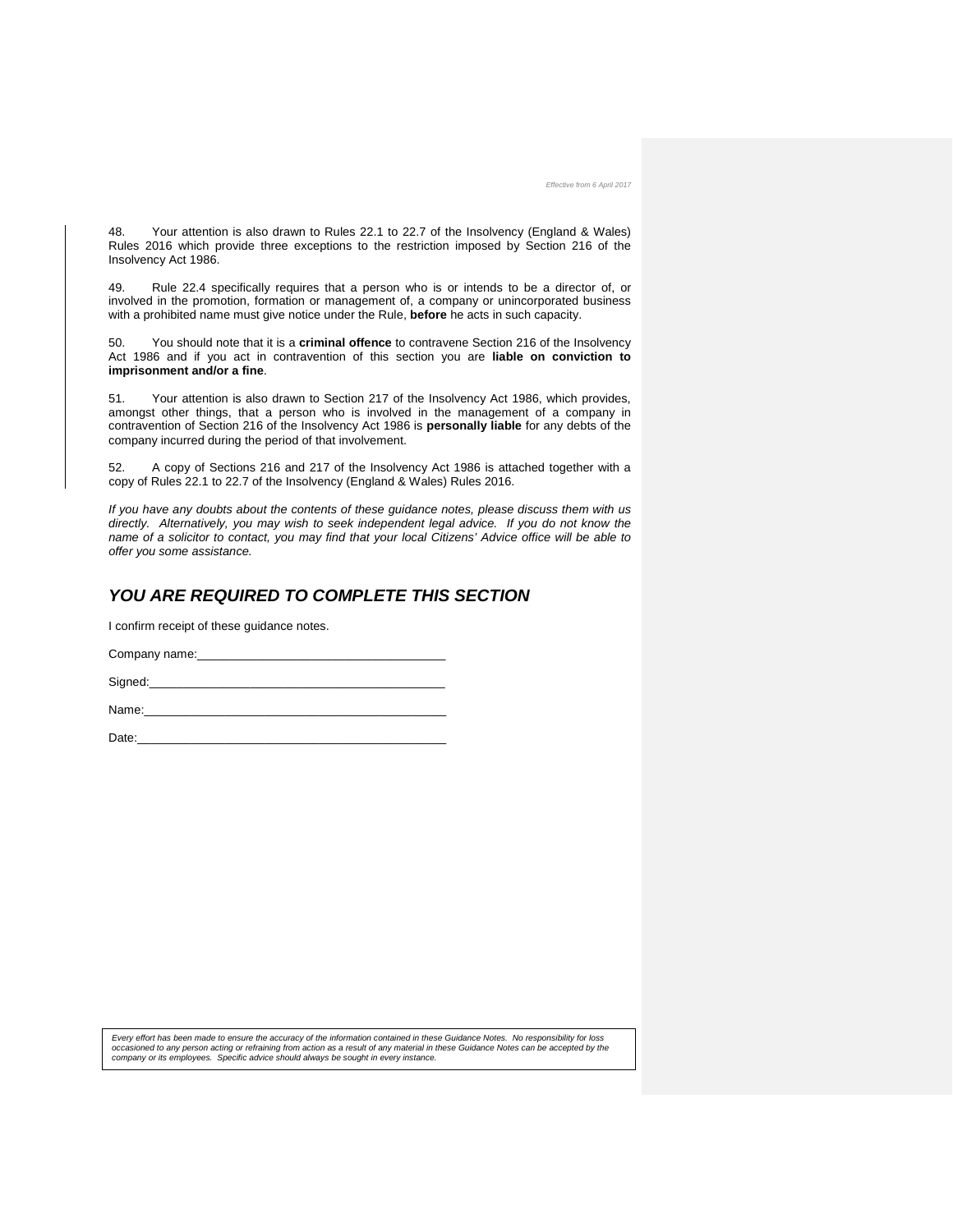#### **SECTION 216 INSOLVENCY ACT 1986**

(1) This section applies to a person where a company ("the liquidating company") has gone into insolvent liquidation on or after the<br>appointed day and he was a director or shadow director of the company at any time in the went into liquidation.

(2) For the purposes of this section, a name is a prohibited name in relation to such a person if

(a) it is a name by which the liquidating company was known at any time in that period of 12 months, or<br>(b) it is a name which is so similar to a name falling within paragraph (a) as to suggest an association with th

(3) Except with leave of the court or in such circumstances as may be prescribed, a person to whom this section applies shall not at any time in the period of 5 years beginning with the day on which the liquidating company went into liquidation -

(a) be a director of any other company that is known by a prohibited name, or (b) in any way, whether directly or indirectly. be concerned or take part in the

in any way, whether directly or indirectly, be concerned or take part in the promotion, formation or management of  $\frac{1}{2}$  any such company, or<br>(c) in any way in any way, whether directly or indirectly, be concerned or take part in the carrying on of a business carried on

(otherwise than by a company) under a prohibited name.

(4) If a person acts in contravention of this section, he is liable to imprisonment or a fine, or both.

(5) In subsection (3) "the court" means any court having jurisdiction to wind up companies; and on an application for leave under that subsection, the Secretary of State or the official receiver may appear and call the attention of the court to any matters which seem to him to be relevant.

(6) References in this section, in relation to any time, to a name by which a company is known are to the name of the company at that time or to any name under which the company carries on business at that time.

(7) For the purposes of this section a company goes into insolvent liquidation if it goes into liquidation at a time when its assets are<br>insufficient for the payment of its debts and other liabilities and the expenses of t

(8) In this section "company" includes a company which may be wound up under Part V of this Act.

#### **SECTION 217 INSOLVENCY ACT 1986**

(1) A person is personally responsible for all the relevant debts of a company if at any time -

- 
- (a) in contravention of section 216, he is involved in the management of the company, or<br>(b) as a person who is involved in the management of the company, he acts or is willing to act on instructions given<br>(without t section 216.

(2) Where a person is personally responsible under this section for the relevant debts of a company, he is jointly and severally<br>liable in respect of those debts with the company and any other person who, whether under thi

(3) For the purposes of this section the relevant debts of a company are -

in relation to a person who is personally responsible under paragraph (a) of subsection (1), such debts and other<br>liabilities of the company as are incurred at a time when that person was involved in the management of the liabilities of the company as are incurred at a time when that person was acting or was willing to act on instructions given as mentioned in that paragraph.

(4) For the purposes of this section, a person is involved in the management of a company if he is a director of the company or if he<br>is concerned, whether directly or indirectly, or takes part, in the management of the co

(5) For the purposes of this section a person who, as a person involved in the management of a company, has at any time acted on<br>instructions given (without the leave of the court) by a person whom he knew at that time to of section 216 is presumed, unless the contrary is shown, to have been willing at any time thereafter to act on any instructions given by that person.

(6) In this section "company" includes a company which may be wound up under Part V.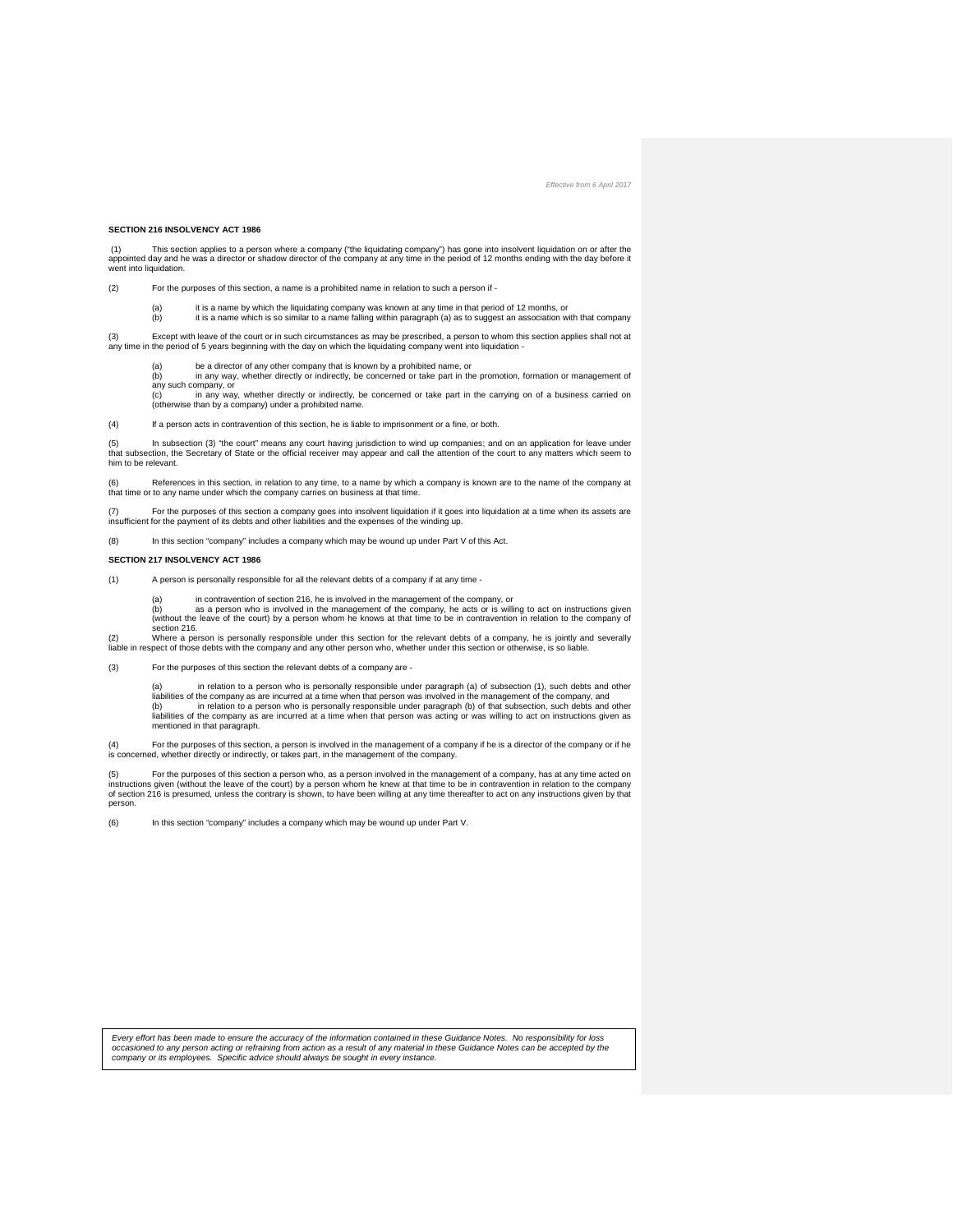#### **CHAPTER 22 of the Insolvency Rules 1986 as amended**

#### **LEAVE TO ACT AS DIRECTOR, ETC, OF COMPANY WITH PROHIBITED NAME (SECTION 216 OF THE ACT)**

PART 22PERMISSION TO ACT AS DIRECTOR ETC. OF COMPANY WITH A PROHIBITED NAME (SECTION 216)

[Note: a document required by the Act or these Rules must also contain the standard contents set out in Part 1.]

#### **Preliminary**

**22.1.**—(1) The rules in this Part—

(a)relate to permission required under section 216 (restriction on re-use of name of company in insolvent liquidation) for a person to act as mentioned in section 216(3) in relation to a company with a prohibited name;

(b)prescribe the cases excepted from that provision, that is to say, in which a person to whom the section applies may so act without that permission; and

(c)apply to all windings up to which section 216 applies.

#### **Application for permission under section 216(3)**

**22.2.**—(1) At least 14 days' notice of any application for permission to act in any of the circumstances which would otherwise be prohibited by section 216(3) must be given by the applicant to the Secretary of State, who may-

(a)appear at the hearing of the application; and

(b)whether or not appearing at the hearing, make representations.

#### **Power of court to call for liquidator's report**

**22.3.** When considering an application for permission under section 216, the court may call on the liquidator, or any former liquidator, of the liquidating company for a report of the circumstances in which the company became insolvent and the extent (if any) of the applicant's apparent responsibility for its doing so.

#### **First excepted case**

**22.4.**—(1) This rule applies where—

(a)a person ("the person") was within the period mentioned in section 216(1) a director, or shadow director, of an insolvent company that has gone into insolvent liquidation; and

(b)the person acts in all or any of the ways specified in section 216(3) in connection with, or for the purposes of, the carrying on (or

proposed carrying on) of the whole or substantially the whole of the business of the insolvent company where that business (or substantially

the whole of it) is (or is to be) acquired from the insolvent company under arrangements—

(i)made by its liquidator, or

(ii)made before the insolvent company entered into insolvent liquidation by an office-holder acting in relation to it as administrator,

administrative receiver or supervisor of a CVA.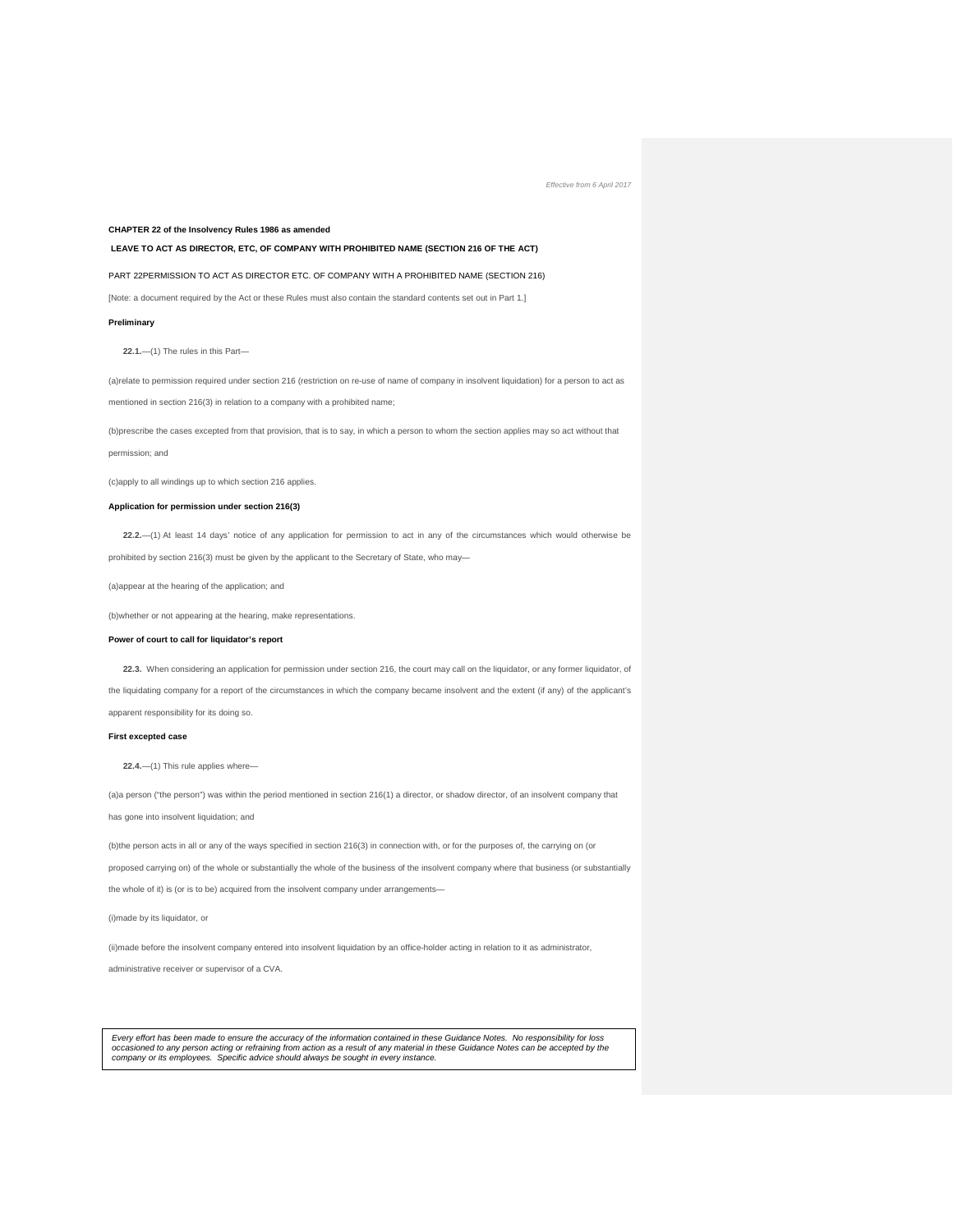(2) The person will not be taken to have contravened section 216 if prior to that person acting in the circumstances set out in paragraph

(1) a notice is, in accordance with the requirements of paragraph (3),—

(a)given by the person, to every creditor of the insolvent company whose name and address—

(i)is known by that person, or

(ii)is ascertainable by that person on the making of such enquiries as are reasonable in the circumstances; and

(b)published in the Gazette.

(3) The notice referred to in paragraph (2)—

(a)may be given and published before the completion of the arrangements referred to in paragraph (1)(b) but must be given and published no later than 28 days after their completion;

(b)must contain—

(i)identification details for the company,

(ii)the name and address of the person,

(iii)a statement that it is the person's intention to act (or, where the insolvent company has not entered insolvent liquidation, to act or

continue to act) in all or any of the ways specified in section 216(3) in connection with, or for the purposes of, the carrying on of the whole or

substantially the whole of the business of the insolvent company,

(iv)the prohibited name or, where the company has not entered into insolvent liquidation, the name under which the business is being, or is to be, carried on which would be a prohibited name in respect of the person in the event of the insolvent company entering insolvent liquidation,

(v)a statement that the person would not otherwise be permitted to undertake those activities without the leave of the court or the application of an exception created by Rules made under the Insolvency Act 1986,

(vi)a statement that breach of the prohibition created by section 216 is a criminal offence, and

(vii)a statement as set out in rule 22.5 of the effect of issuing the notice under rule 22.4(2);

(c)where the company is in administration, has an administrative receiver appointed or is subject to a CVA, must contain—

(i)the date that the company entered administration, had an administrative receiver appointed or a CVA approved (whichever is the

earliest), and

(ii)a statement that the person was a director of the company on that date; and

(d)where the company is in insolvent liquidation, must contain-

(i)the date that the company entered insolvent liquidation, and

(ii)a statement that the person was a director of the company during the 12 months ending with that date.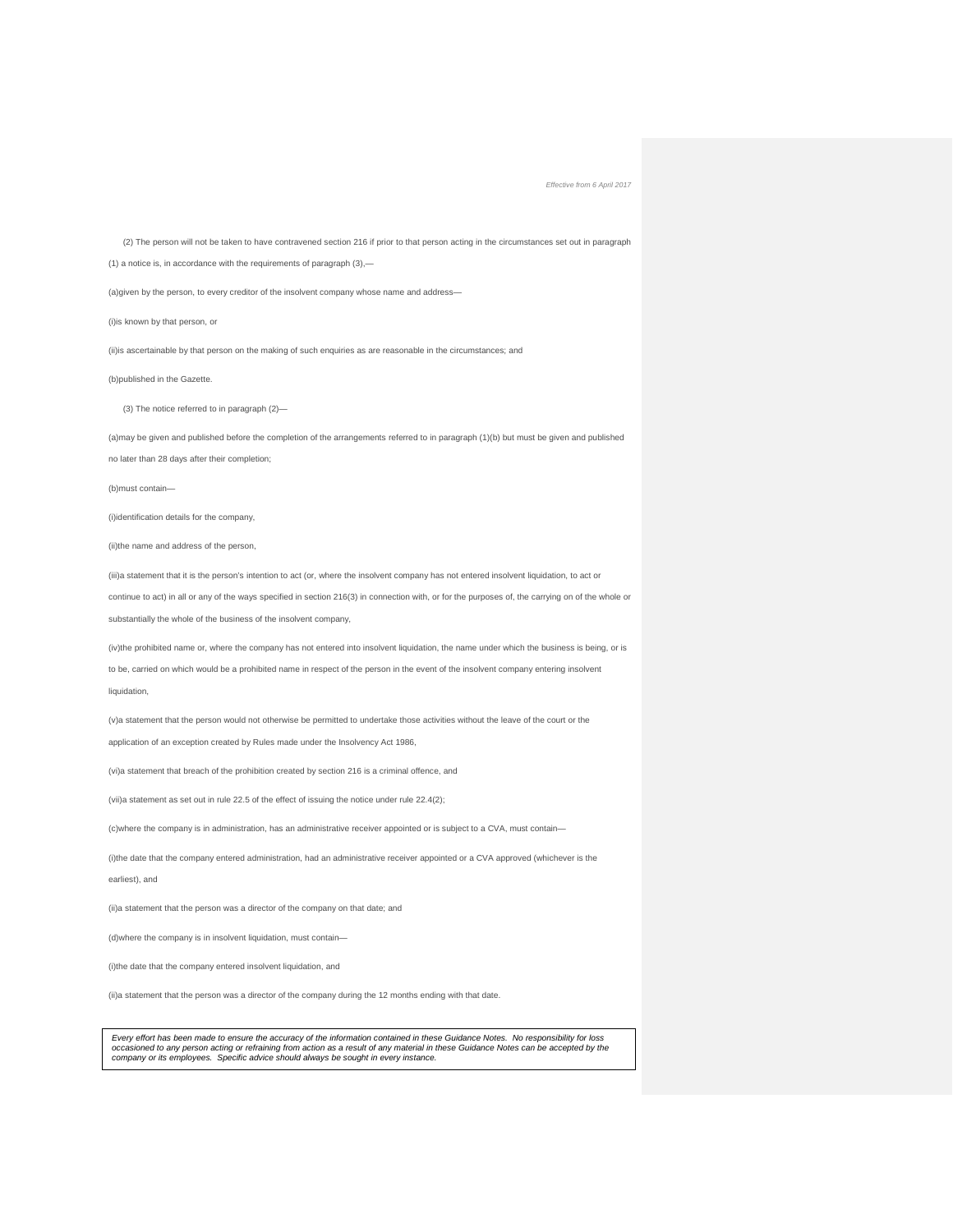(4) Notice may in particular be given under this rule—

(a)prior to the insolvent company entering insolvent liquidation where the business (or substantially the whole of the business) is, or is to be, acquired by another company under arrangements made by an office-holder acting in relation to the insolvent company as administrator, administrative receiver or supervisor of a CVA (whether or not at the time of the giving of the notice the person is a director of that other company); or

(b)at a time when the person is a director of another company where—

(i)the other company has acquired, or is to acquire, the whole, or substantially the whole, of the business of the insolvent company under arrangements made by its liquidator, and

(ii)it is proposed that after the giving of the notice a prohibited name should be adopted by the other company.

(5) Notice may not be given under this rule by a person who has already acted in breach of section 216.

#### **Statement as to the effect of the notice under rule 22.4(2)**

22.5. The statement as to the effect of the notice under rule 22.4(2) must be as set out below-

"Section 216(3) of the Insolvency Act 1986 lists the activities that a director of a company that has gone into insolvent liquidation may not undertake unless the court gives permission or there is an exception in the Insolvency Rules made under the Insolvency Act 1986. (This includes the exceptions in Part 22 of the Insolvency (England and Wales) Rules 2016.) These activities are—

(a)acting as a director of another company that is known by a name which is either the same as a name used by the company in insolvent liquidation in the 12 months before it entered liquidation or is so similar as to suggest an association with that company;

(b)directly or indirectly being concerned or taking part in the promotion, formation or management of any such company; or

(c)directly or indirectly being concerned in the carrying on of a business otherwise than through a company under a name of the kind mentioned in (a) above.

This notice is given under rule 22.4 of the Insolvency (England and Wales) Rules 2016 where the business of a company which is in, or may go into, insolvent liquidation is, or is to be, carried on otherwise than by the company in liquidation with the involvement of a director of that company and under the same or a similar name to that of that company.

The purpose of giving this notice is to permit the director to act in these circumstances where the company enters (or has entered) insolvent liquidation without the director committing a criminal offence and in the case of the carrying on of the business through another company, being personally liable for that company's debts.

Notice may be given where the person giving the notice is already the director of a company which proposes to adopt a prohibited name."

#### **Second excepted case**

**22.6.**—(1) Where a person to whom section 216 applies as having been a director or shadow director of the liquidating company applies for permission of the court under that section not later than seven business days from the date on which the company went into